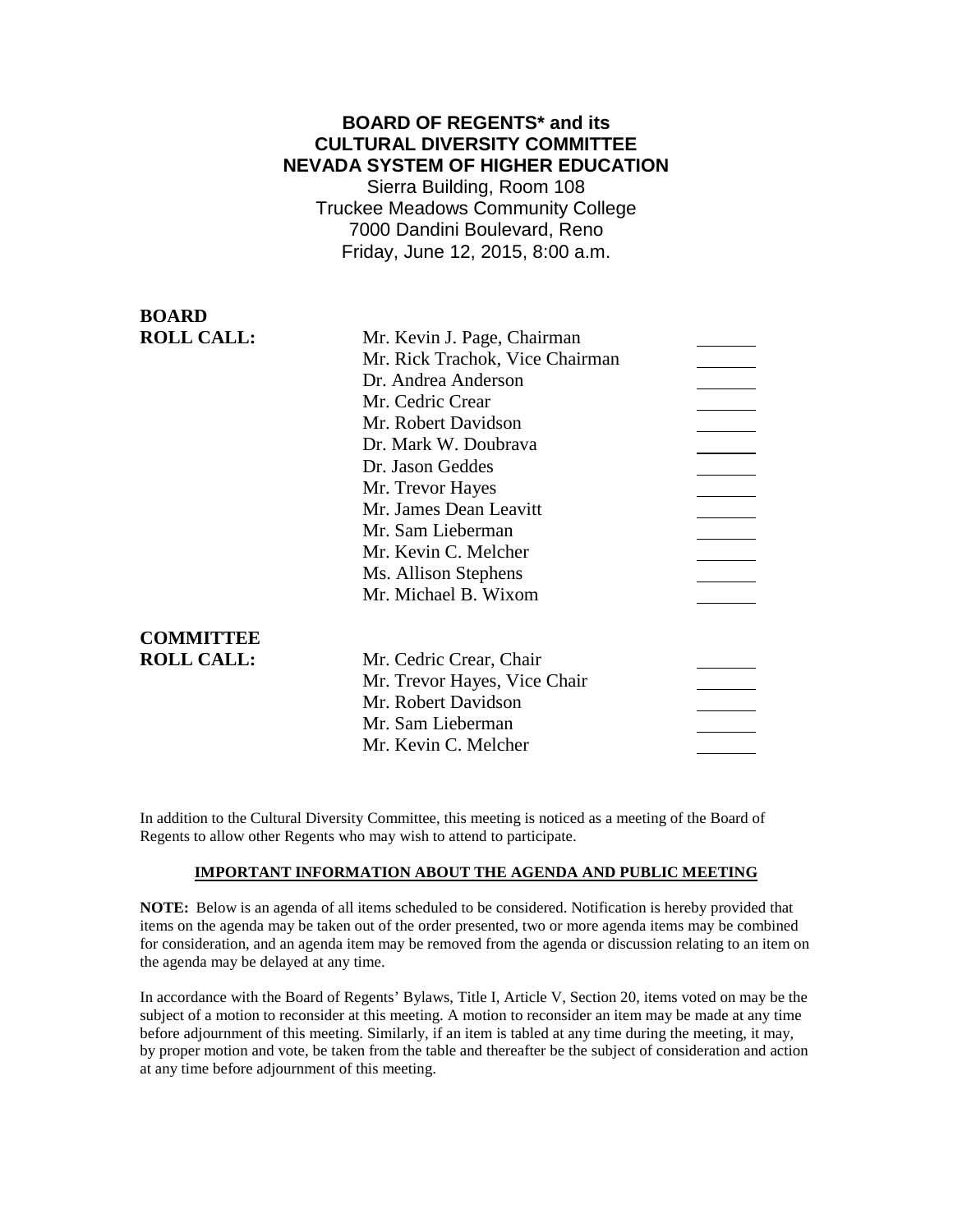### Cultural Diversity Committee Agenda **Page 2** and 2008 and 2011 and 2012 and 2013 06/12/15

\*The Board of Regents, at its regularly scheduled meetings, meets concurrently with its Committees (the Academic, Research and Student Affairs Committee; the Audit Committee; the Business and Finance Committee; the Cultural Diversity Committee; the Investment and Facilities Committee; and the Health Sciences System Committee). The Board's Committee meetings take place in accordance with the agendas published for those Committees. Regents who are not members of the Committees may attend the Committee meetings and participate in the discussion of Committee agenda items. However, action items will only be voted on by the members of each Committee, unless a Regent is temporarily made a member of that Committee under Board of Regents' Bylaws, Title 1, Article VI, Section 6. The full Board of Regents will consider Committee action items in accordance with the Board of Regents' agenda published for the current or for a subsequent meeting.

In accordance with the Board of Regents' Bylaws, Title 1, Art. V, Section 13, a quorum may be gained by telephonic hookup.

Some agenda items are noted as having accompanying reference material. Reference material may be accessed on the electronic version of the agenda by clicking the reference link associated with a particular item. The agenda and associated reference material may also be accessed on the Internet by visiting the Board of Regents' website at:

### <http://system.nevada.edu/Nshe/index.cfm/administration/board-of-regents/meeting-agendas/>

Many public libraries have publicly accessible computer terminals. Copies of the reference material and any additional support materials that are submitted to the Board of Regents' Office and then distributed to the members of the Board of Regents after the mailing of this agenda but before the meeting, will be made available as follows: 1. Copies of any such materials are available at the Board of Regents' Office at 2601 Enterprise Road, Reno, Nevada, and the Board of Regents' Office at 4300 S. Maryland Parkway, Las Vegas, Nevada. A copy may be requested by calling Keri Nikolajewski at (702) 889-8426; 2. Copies of any such materials will also be available at the meeting site.

Reasonable efforts will be made to assist and accommodate physically disabled persons attending the meeting. Please call the Board office at (775) 784-4958 in advance so that arrangements may be made.

# **1. PUBLIC COMMENT INFORMATION ONLY**

Public comment will be taken during this agenda item. No action may be taken on a matter raised under this item until the matter is included on an agenda as an item on which action may be taken. Comments will be limited to three minutes per person. Persons making comment will be asked to begin by stating their name for the record and to spell their last name. The Committee Chair may elect to allow additional public comment on a specific agenda item when that agenda item is being considered.

In accordance with Attorney General Opinion No. 00-047, as restated in the Attorney General's Open Meeting Law Manual, the Chair may prohibit comment if the content of that comment is a topic that is not relevant to, or within the authority of, the Board of Regents, or if the content is willfully disruptive of the meeting by being irrelevant, repetitious, slanderous, offensive, inflammatory, irrational or amounting to personal attacks or interfering with the rights of other speakers.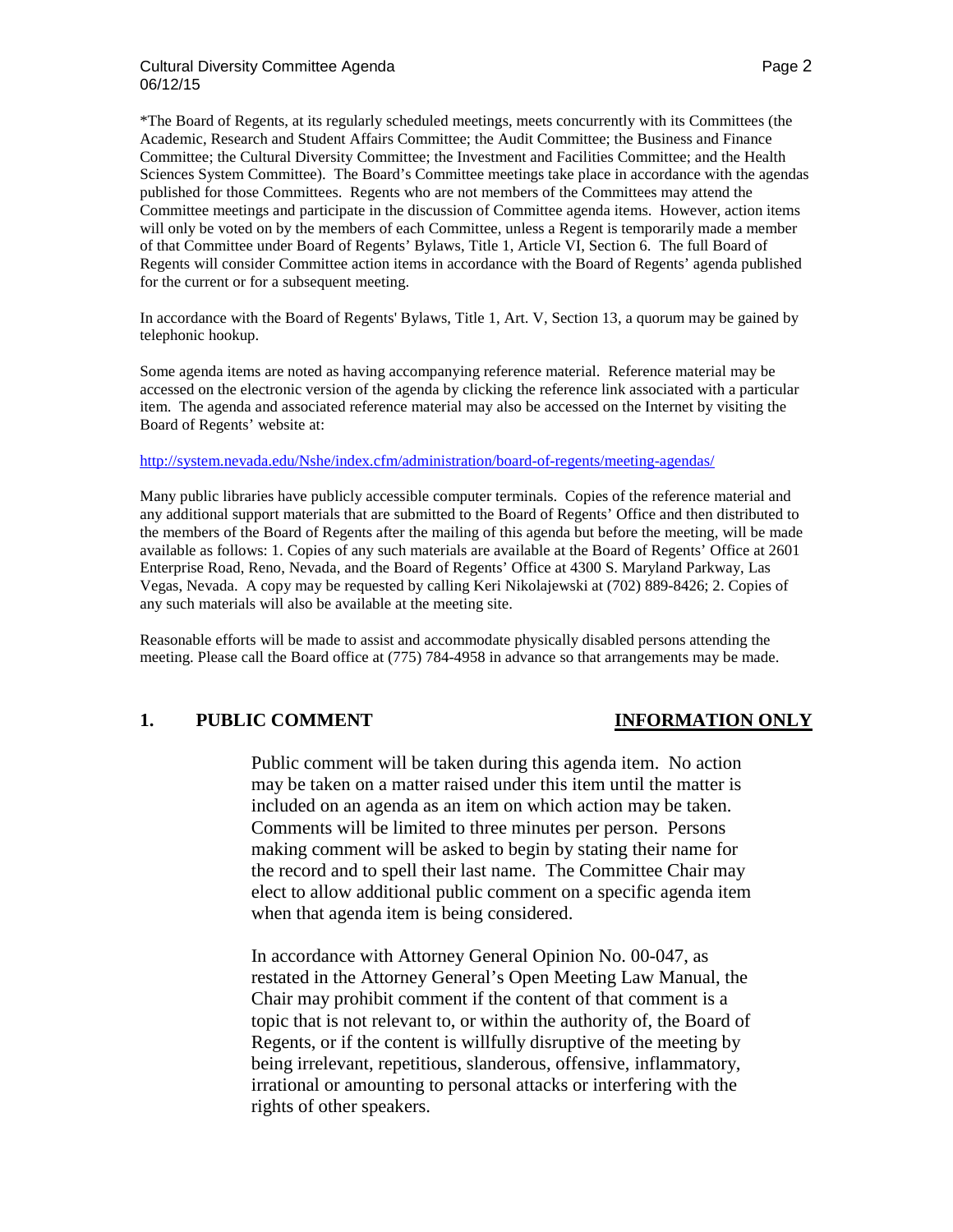# **2. MINUTES FOR POSSIBLE ACTION**

Request is made for approval of the minutes from the March 6, 2015, meeting. *[\(Ref. CD-2\)](http://system.nevada.edu/tasks/sites/Nshe/assets/File/BoardOfRegents/Agendas/2015/jun-mtgs/cd-refs/CD-2.pdf)*

*ESTIMATED TIME: 5 mins.*

# **3. CHAIR'S REPORT INFORMATION ONLY**

Chair Cedric Crear will provide general remarks and update Committee members regarding cultural diversity planning efforts and initiatives including, but not limited to, a review of actions, if any, of the Board of Regents or other NSHE leaders since the last meeting of the Committee.

*ESTIMATED TIME: 5 mins.*

# **4. FAREWELL TO DR. BARBARA SANDERS, INFORMATION ONLY DEAN OF EQUITY AND INCLUSION, TMCC**

Dr. Maria C. Sheehan, President, TMCC, Dr. Edith Fernandez, Associate Vice President of Community Engagement and Diversity Initiatives, NSC, and Dr. Reginald Stewart, Chief Diversity Officer, UNR, will lead an acknowledgement of Dr. Barbara Sanders for her years of service to higher education and for her contributions to diversity, equity and inclusion.

*ESTIMATED TIME: 5 mins.*

## **5. NSHE DIVERSITY INDICATORS INFORMATION ONLY**

Pursuant to Title 4, Chapter 8, Section 7 of the Board of Regents' *Handbook*, Linda Heiss, Senior Director of Institutional Research, and Jose Martinez, Institutional Research Analyst, will present NSHE Diversity Indicators and Institutional Summaries of Diversity Efforts. NSHE diversity data will be available online at [https://www.nevada.edu/ir/Page.php?p=div.](https://www.nevada.edu/ir/Page.php?p=div) The indicators include data on the ethnic/racial distribution of students, faculty and staff, as well as performance indicators including awards conferred and graduation rates. *[\(Ref. CD-5\)](http://system.nevada.edu/tasks/sites/Nshe/assets/File/BoardOfRegents/Agendas/2015/jun-mtgs/cd-refs/CD-5.pdf)*

*ESTIMATED TIME: 15 mins.*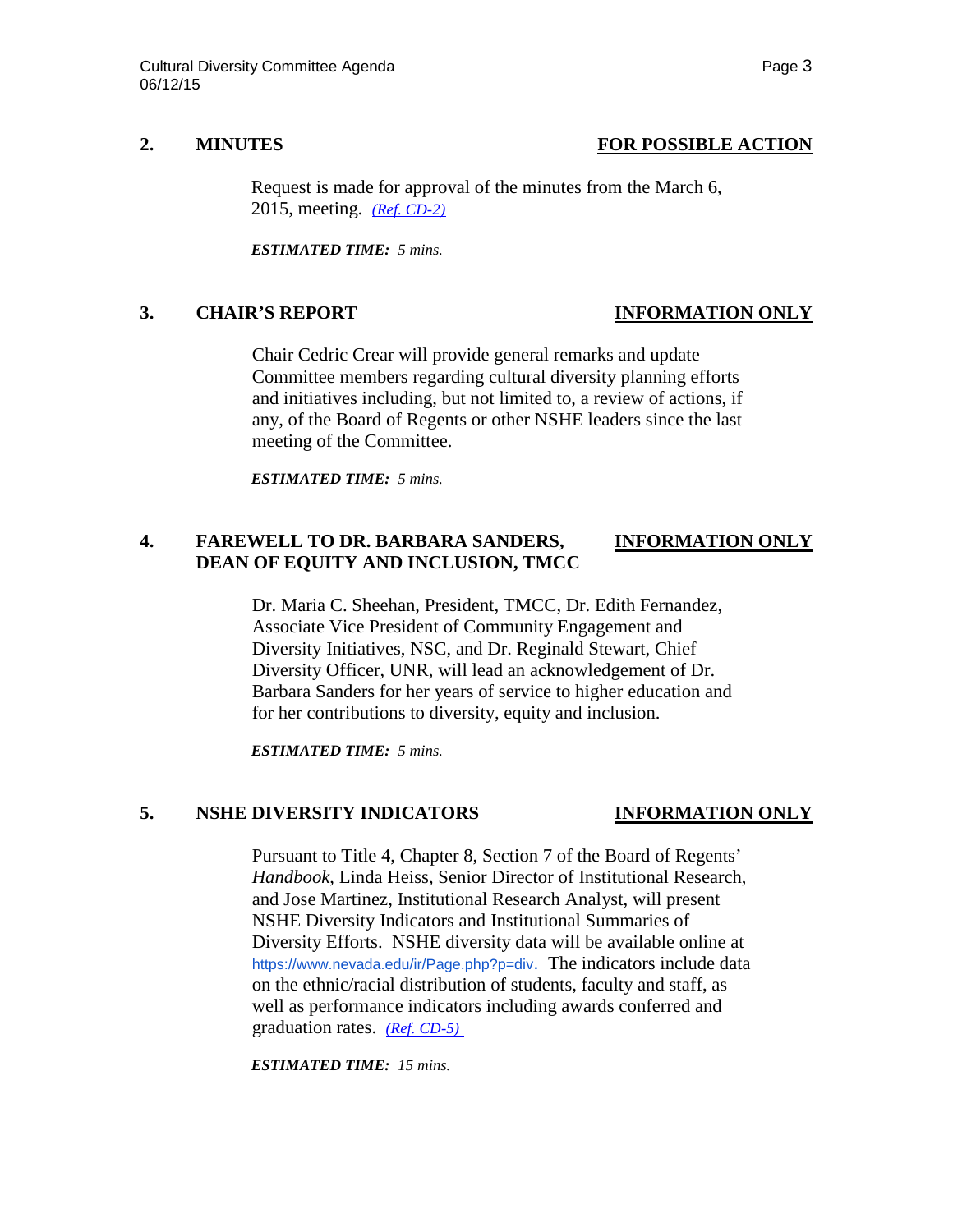# **6. UNLV DIVERSITY STRATEGIC MASTER INFORMATION ONLY PLAN**

Dr. Rainier Spencer, Associate Vice Provost for Academic Affairs and Interim Senior Associate Vice President for Diversity Initiatives, UNLV, will report on the findings of nationally renowned diversity expert Dr. Damon Williams who was contracted to work with UNLV over the past year. Dr. Williams recently delivered a customized set of final recommendations to UNLV to guide it on a multi-year diversity planning process. *[\(Ref. CD-6\)](http://system.nevada.edu/tasks/sites/Nshe/assets/File/BoardOfRegents/Agendas/2015/jun-mtgs/cd-refs/CD-6.pdf)*

*ESTIMATED TIME: 15 mins.*

# **7. EQUITY, DIVERSITY AND INCLUSION INFORMATION ONLY COUNCIL**

Dr. Edith Fernandez, Associate Vice President of Community Engagement and Diversity Initiatives, NSC, and Dr. Barbara Sanders, Dean of Equity and Inclusion, TMCC, co-chairs of the Equity, Diversity and Inclusion Council (EDIC), will report on the recent work of the Council. The report will include an update on the progress of the System-wide Strategic Diversity Master Plan and the 2015 Southern Nevada Diversity Summit. *[\(Ref. CD-7\)](http://system.nevada.edu/tasks/sites/Nshe/assets/File/BoardOfRegents/Agendas/2015/jun-mtgs/cd-refs/CD-7.pdf)*

*ESTIMATED TIME: 5 mins.*

## 8. **COMMITTEE CHARGE FOR POSSIBLE ACTION**

EDIC co-chairs Dr. Edith Fernandez and Dr. Barbara Sanders will report on recent discussions of the Council relating to the Cultural Diversity Committee charge and will present a recommendation concerning the language contained within the charge. The Committee may direct staff to prepare a proposal to amend the charge which may be presented for a first reading at the next meeting of the Committee. *[\(Ref. CD-8\)](http://system.nevada.edu/tasks/sites/Nshe/assets/File/BoardOfRegents/Agendas/2015/jun-mtgs/cd-refs/CD-8.pdf)*

*ESTIMATED TIME: 5 mins.*